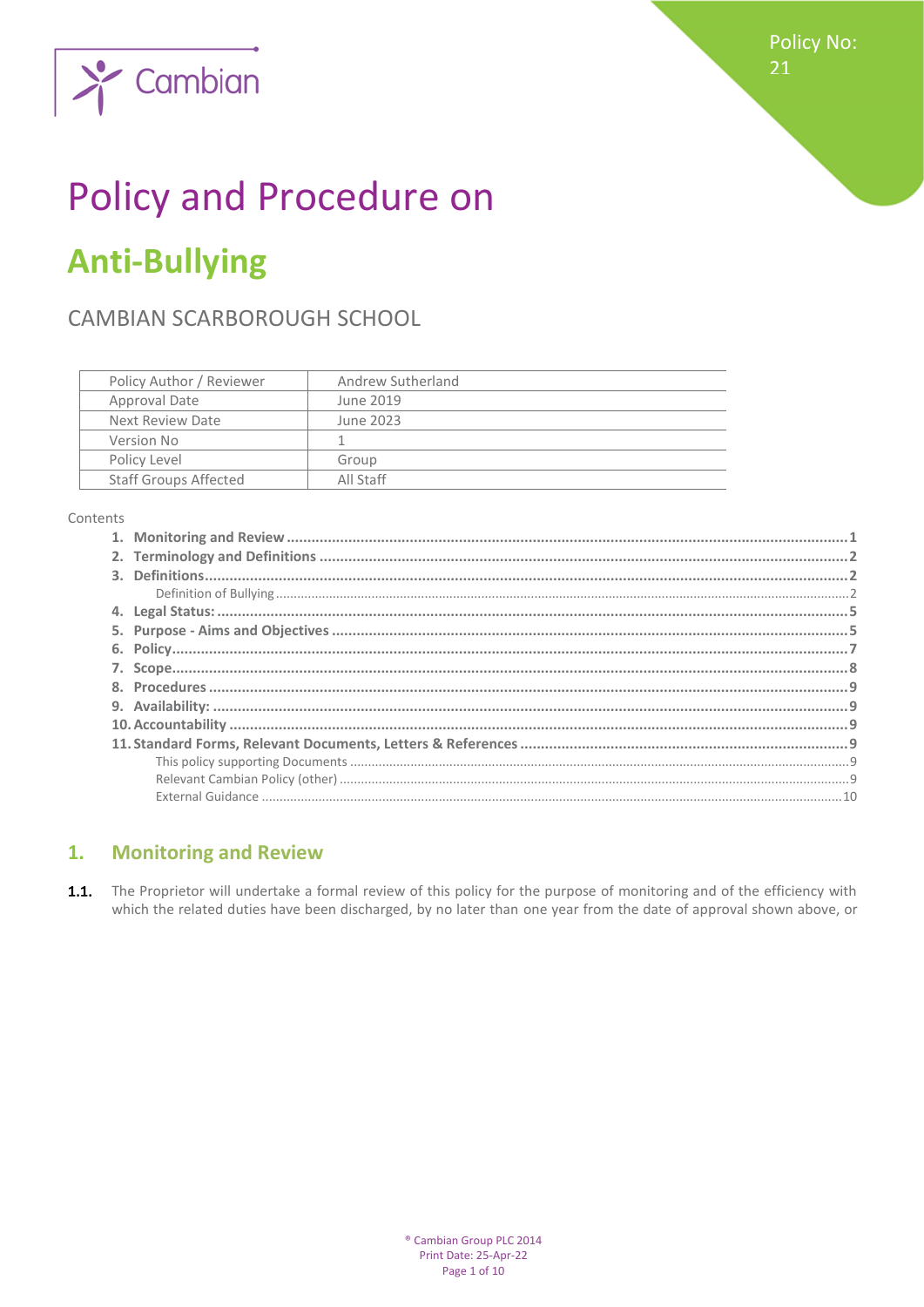

earlier if significant changes to the systems and arrangements take place, or if legislation, regulatory requirements or best practice guidelines so require.

1.1. This policy will be subject to continuous monitoring, refinement and audit by the Head of Service. – move to procedure

Signed:

Sh hans

John Ivers **Patricia Peake Proprietor, Cambian Group Headteacher** October 2019 October 2020

Palent

`

#### <span id="page-1-0"></span>**2. Terminology and Definitions**

 $2.1.$ Our aim is to use consistent terminology throughout this policy and all supporting documentation as follows:

| 'Establishment' or 'Location | this is a generic term which means the Children's<br>Home/school/college. Cambian Scarborough School is a school.                                                                                                        |
|------------------------------|--------------------------------------------------------------------------------------------------------------------------------------------------------------------------------------------------------------------------|
| <b>Individual</b>            | means any child or young person under the age of 18 or young<br>adult between the ages of 18 and 25. At Cambian Scarborough<br>School we have young people attending between the ages of 8<br>to18 years.                |
| <b>Service Head</b>          | This is the senior person with overall responsibility for the school.<br>At Cambian Scarborough School, this Headteacher is Patricia<br>Peake.                                                                           |
| <b>Key Worker</b>            | Members of staff that have special responsibility for Individuals<br>residing at or attending the Establishment.                                                                                                         |
| Parent, Carer, Guardian      | means parent or person with Parental Responsibility                                                                                                                                                                      |
| <b>Regulatory Authority</b>  | Regulatory Authority is the generic term used in this policy to<br>describe the independent regulatory body responsible for<br>inspecting and regulating services. At Cambian Scarborough<br>School, this is Ofsted/DfE. |
| <b>Social Worker</b>         | This means the worker allocated to the child/family. If there is no<br>allocated worker, the Duty Social Worker or Team Manager is<br>responsible.                                                                       |
| <b>Placing Authority</b>     | Placing Authority means the local authority/agency responsible<br>for placing the child or commissioning the service                                                                                                     |
| <b>Staff</b>                 | Means full or part-time employees of Cambian, agency workers,<br>bank workers, contract workers and volunteers.                                                                                                          |

#### <span id="page-1-1"></span>**3. Definitions**

<span id="page-1-2"></span>**Definition of Bullying** 

Print Date: 25-Apr-22 Page 2 of 10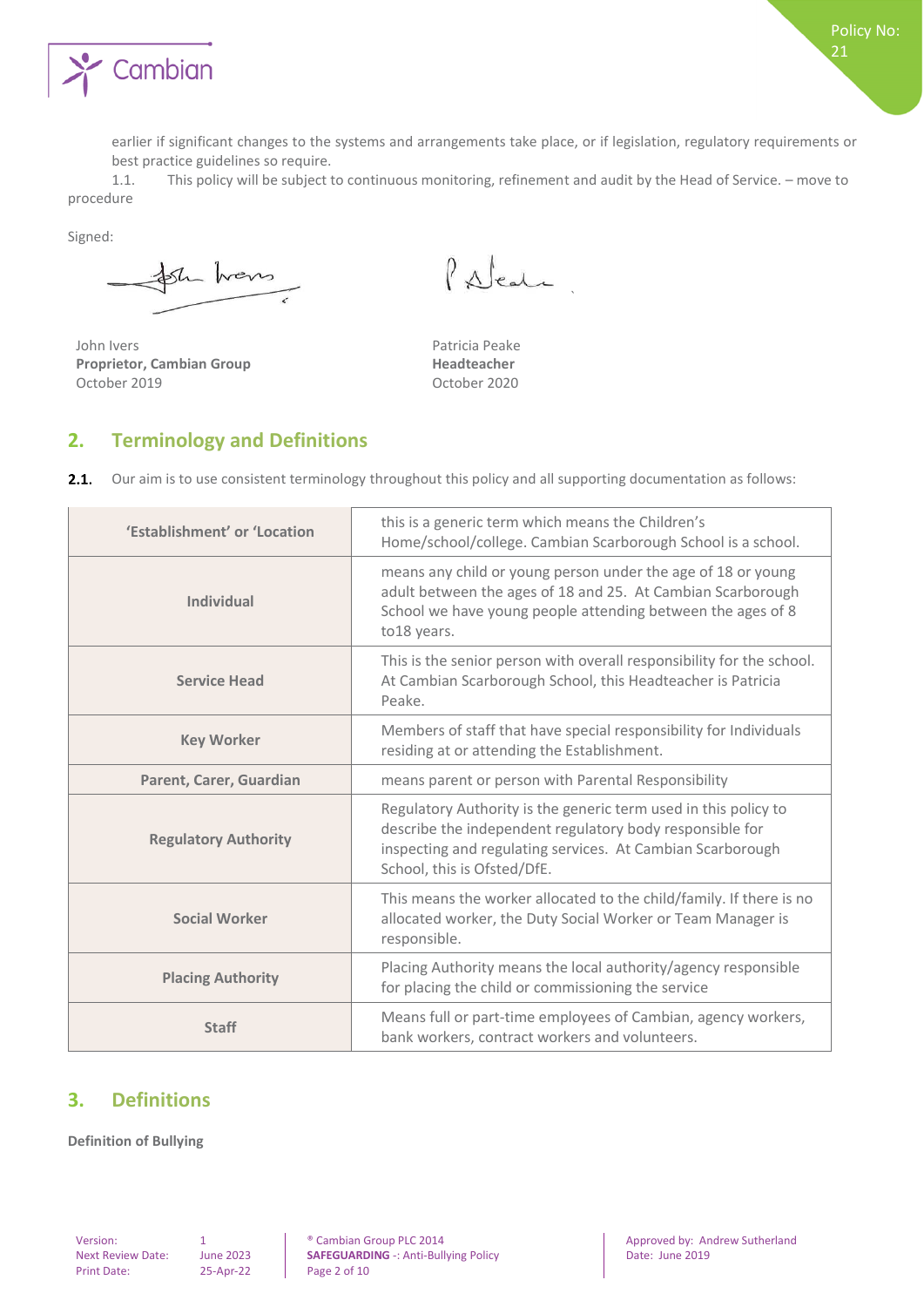

- Bullying is an interaction between an individual or group of people with a more powerful individual or group which is  $3.1.$ perceived or intended to cause hurt, pain, suffering, humiliation or degradation.
- $3.2.$ Bullying can be defined as a deliberate, unprovoked and a repeated (over time) action to intentionally humiliate, threaten, frighten or hurt an individual or group physically or emotionally. It is often motivated by prejudice against particular groups, for example, on grounds of race, religion and belief, culture, sex, gender, homophobia, special educational needs and disability (as defined in the Equality Act 2010), or because a child is adopted or is a carer. It may occur directly or through cyber-technology such as social websites, mobile phones, text messages, photographs and email. Bullying can occur through several types of anti-social behaviour. A feature of bullying in schools is that its existence is not always immediately known or suspected by those in authority. The school recognises the seriousness of both physical and emotional bullying in causing psychological damage and even suicide. Although bullying in itself is not a specific criminal act in the UK, some types of harassing or threatening behaviour or communications could be a criminal offence; for example, under the Protection from Harassment Act 1997, the Malicious Communications Act 1988, the Communications Act 2003 and the Public Order Act 1986. If our staff consider that an offence may have been committed, we will seek assistance from the police. As part of our Behaviour Policy insert name of school believes that all children and adults have the right to live in a supportive, caring environment in which pupils feel safe and free from bullying and harassment that may include cyber-bullying and prejudice-based bullying related to special educational need, sexual orientation, sex, race, religion and belief, gender reassignment or disability (as defined in the Equality Act 2010), and the use of discriminatory language.
- **3.3.** Bullying can be direct or indirect:
	- 3.3.1. **Direct** forms include physical violence or threats; verbal assaults and taunts; the destruction of property; extortion and unwanted sexual interest or contact. Examples of indirect forms of bullying include ignoring and withdrawal of friendships; excluding and isolating young people; malicious gossip; offensive and threatening texting; spreading rumours and abusive or offensive graffiti. Bullying may also include being forced to become involved in criminal or anti-social behaviour.
	- 3.3.2. **Emotiona**l (indirect bullying) including isolation of others by a refusal to co-operate with them and exclusion being unfriendly, excluding, tormenting (e.g. hiding books, threatening gestures), deliberately excluding from social groups or an activity by refusal to sit next to/ talk to/ work/ co-operate with others and refusal to follow staff instructions to do the above, or malicious rumours, e-mails or text messages, and also exclusion from play/discussions etc. with those whom they believe to be their friends.
	- 3.3.3. **Physical** harm or its threat including the abuse of personal property jostling, serious fighting, pushing, kicking, hitting, taking or hiding belongings, punching or any use of violence; deliberately destroying or damaging work or possessions or removing personal property, use of weapons/threatening use of weapon (or any object which could be used as a weapon), intimidation through physical gestures and actions.
	- 3.3.4. **Cyber** not occurring face to face but rather through electronic means including, but not limited to, social networking sites, internet and intranet sites, email, instant messaging, by mobile phone including through text messages and phone calls, photographs both real and manipulated and so on.
		- Increasingly, bullying is happening through new technology. This can involve sending inappropriate or hurtful text messages, emails or instant messages, posting malicious material online (e.g. on social networking websites) or sending or posting offensive or degrading images and videos. 'Cyberbullying' as it is often called, night take the form of 'real world' bullying being played out online. Situations may be deliberately engineered in order to photograph someone in a humiliating way and circulate this online. It can be particularly insidious because of the potential to follow children wherever they are, including in the home.
		- "Cyber-bullying is an aggressive, intentional act carried out by a group or individual, using electronic forms of contact, repeatedly over time against a victim who cannot easily defend him or herself." We recognise that the advent of cyber-bullying adds a new and worrying dimension to the problem of bullying as there no safe haven for the person being bullied. Unlike other forms of bullying, cyber-bullying can follow children and young people into their private spaces and outside school hours. Cyber-bullies can communicate their messages to a wide

Version: 1 1 **Cambian Group PLC 2014** Approved by: Andrew Sutherland Approved by: Andrew Sutherland Next Review Date: June 2023 **SAFEGUARDING** -: Anti-Bullying Policy **Date: June 2019**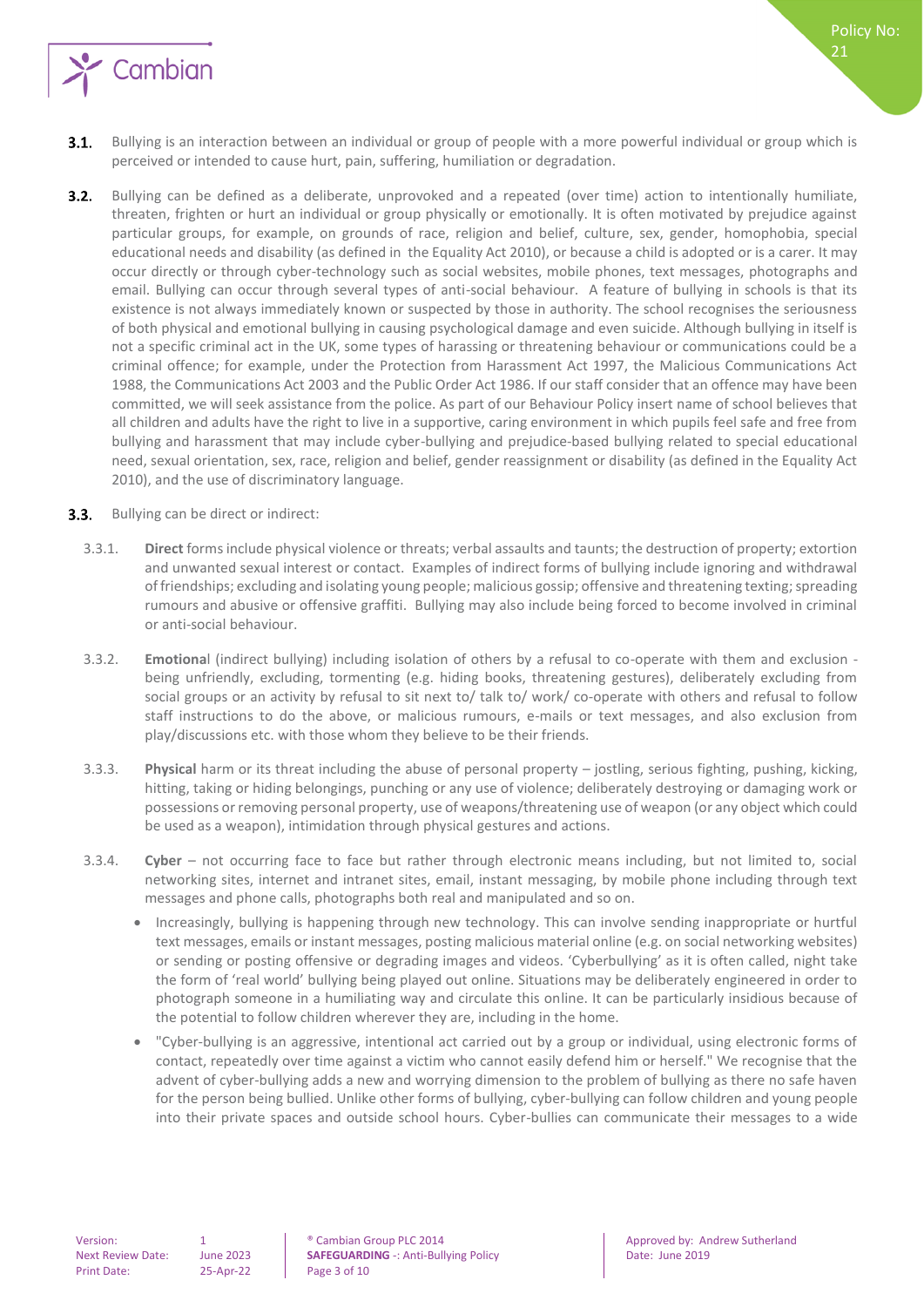

audience with remarkable speed, and can often remain unidentifiable and unseen. ICT may be used to send threatening pictures or messages to others.

Policy No:

21

- Seven categories of cyber-bullying have been identified:
	- o **Text message** bullying involves sending unwelcome texts that are threatening or cause discomfort;
	- o **Picture/video-clip** bullying via mobile phone cameras is used to make the person being bullied feel threatened or embarrassed, with images usually sent to other people. 'Happy slapping' involves filming and sharing physical attacks;
	- o **Phone call** bullying via mobile phone uses silent calls or abusive messages. Sometimes the bullied person's phone is stolen and used to harass others, who then think the phone owner is responsible. As with all mobile phone bullying, the perpetrators often disguise their numbers, sometimes using someone else's phone to avoid being identified;
	- o **Email bullying** uses email to send bullying or threatening messages, often using a pseudonym for anonymity or using someone else's name to pin the blame on them.
	- o **Online grooming**, Chat room and Social Networking Site abuse involves sending menacing or upsetting responses to children or young people.
	- o Bullying through **instant messaging** (IM) is an Internet-based form of bullying where children and young people are sent unpleasant messages as they conduct real-time conversations online;
	- o Bullying via **websites**includes the use of defamatory blogs (web logs), personal websites and online personal polling sites. There has also been a significant increase in social networking sites for young people, which can provide new opportunities for cyber-bullying.
- Because of the anonymity that new communications technologies offer, anyone with a mobile phone or Internet connection can be a target for cyber-bullying. Furthermore, bullies can reach much larger numbers within a peer group than they can with conventional bullying. Vindictive comments posted on a website, for instance, can be seen by a large audience, as can video clips sent by mobile phone. Most cyber-bullying is done by children of the same age. Although it leaves no visible scars, cyber-bullying of all types can be extremely destructive. Research has found that:
	- o Between a fifth and a quarter of children have been cyber-bullied at least once over the previous few months;
	- o Phone calls, text messages and email are the most common forms of cyber-bullying;
	- o There is more cyber-bullying outside school than in;
	- o Girls are more likely than boys to be involved in cyber-bullying in school, usually by phone;
	- o For boys, text messaging is the most usual form of cyber-bullying, followed by picture/video clip or website bullying;
	- o Picture/video clip and phone call bullying are perceived as the most harmful forms of cyber-bullying;
	- o Website and text bullying are equated in impact to other forms of bullying;
	- o Around a third of those being cyber-bullied tell no one about the bullying.
- $3.4.$ Cambian Children's Services takes all form of bullying seriously and is particularly concerned to take action in relation to incidents which include racist, sexist, disability or homophobic elements. In these cases such issues will be specifically addressed with the bully (and his / her parent / carer / staff as appropriate) in the course of incident management.
	- **Racist**  Bullying directed at individuals of a certain race, culture, ethnicity, language, faith, community, national origin or national status. The distinctive feature of racist bullying is that the victim is attacked not as an individual but as the representative of a family, community or group. This is an area where schools are required to keep statistics about incidents.
	- **Cultural** focusing on and/or playing off perceived cultural differences or similar. Sexist covers a wide range of behaviour from name calling to physical sexual assault. It is the use of sexual language or negative stereotyping on the basis of gender. Sexual - is unwanted or inappropriate physical contact or sexual innuendo.
	- **Homophobic** This is bullying which is directed towards people who are openly gay, bisexual, are perceived as gay, or show characteristics. Heterosexual young people subject to homophobic bullying are less reluctant to

Version: 1 1 **Cambian Group PLC 2014** Approved by: Andrew Sutherland Approved by: Andrew Sutherland Next Review Date: June 2023 **SAFEGUARDING** -: Anti-Bullying Policy **Date: June 2019**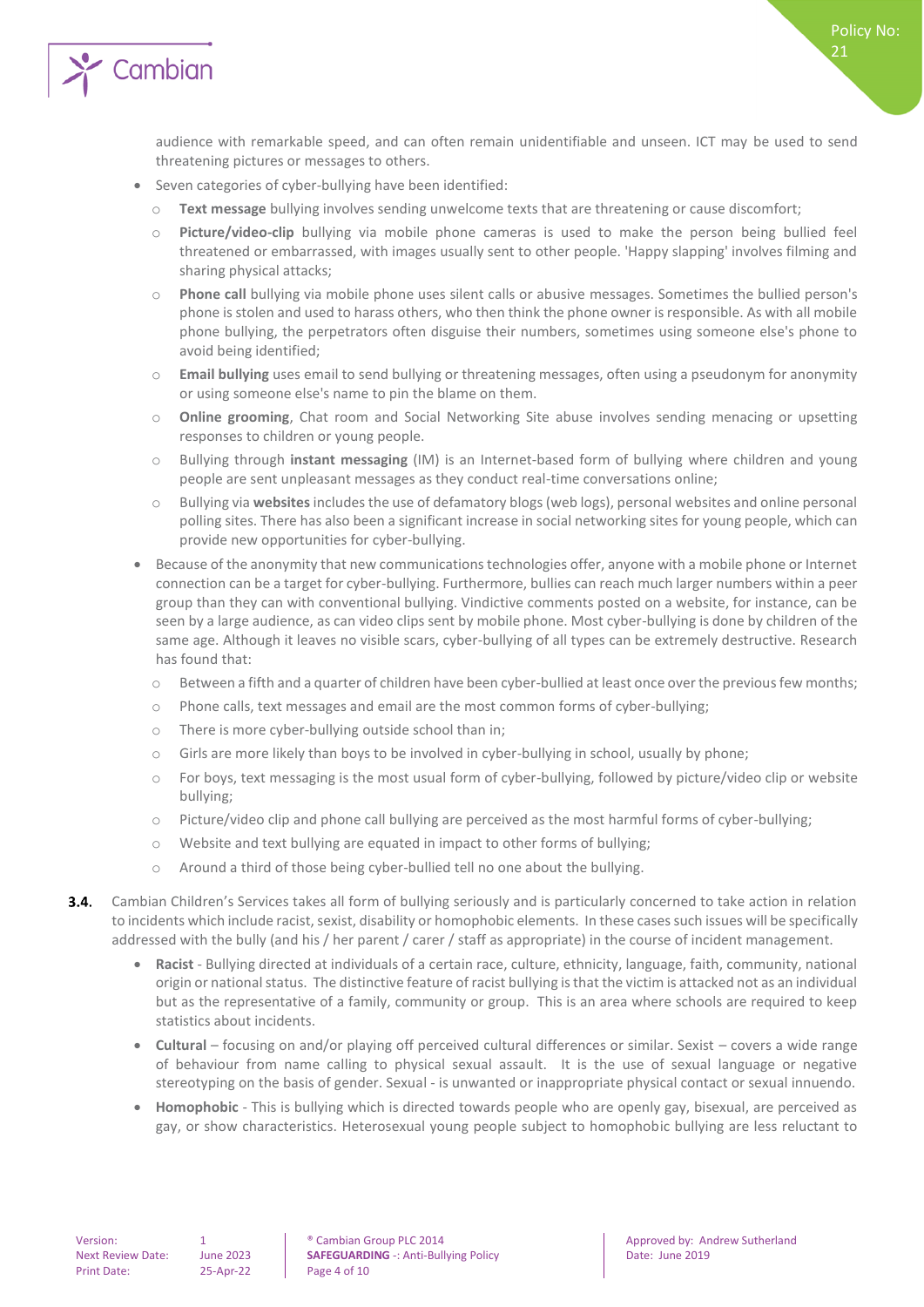

report it as this may enforce the stereotypical way that they are already viewed by others so sensitivity and positive support is required for victims.

- **Religious** Attacking faith, belief, religious practice or custom. Special Educational Needs and Disability remarking upon, drawing attention to, or discriminating against persons with physical disabilities or learning difficulties or other identified special educational needs such as emotional and behavioural disabilities (EBD) and Specific Learning Difficulties (SLD) - (Dyslexia, Dyscalculia and Dyspraxia.
- $3.5.$ **Verbal** - Name-calling, sarcasm, spreading rumours, making snide comments, teasing, humiliating others, threatening others, inciting others to humiliate and threaten others.
- <span id="page-4-0"></span> $3.6.$ **Written** – Spreading rumours, writing or printing unkind or malicious on paper.

#### **4. Legal Status:**

- 4.1. Complies with Part 3, paragraph 10 of The Education (Independent School Standards Compliance Record) (England) (Amendment) Regulations.
- 4.2. Cambian Group complies with legislation / regulations and requirements under the Quality Standards 2015 Social Care, England Children and Young Persons, England The Children's Homes (England) Regulations 2015. The Health and Social Care Act 2008 (Regulated Activities) Regulations 2015. Care Home (Wales) Regulation 2002
- $4.3.$ Preventing and Tackling Bullying: Advice for Headteacher, staff and governing bodies: DfE Guidance (October 2014): and the relevant aspects of Safe to Learn, embedding anti-bullying work in schools. Supporting children and young people who are bullied: advice for schools: DfE Guidance (March 2014). Cyberbullying: advice for Headteacher and school staff: (November 2014). Advice for parents and carers on cyberbullying: (November 2014) along with having regard for the guidance set out in the DfE (Don't Suffer in Silence booklet).
- <span id="page-4-1"></span> $4.4.$ Has regard to the Equality Act 2010 and the Public Sector Equality Duty.

## **5. Purpose - Aims and Objectives**

- $5.1.$ To seek to create a culture in which bullying of any kind is not accepted by anyone.
- $5.2.$ To enable all staff to understand what constitutes bullying.
- $5.3.$ We make it clear to Individuals, staff and parents that bullying is completely unacceptable. We strongly believe, as part of our behaviour policy, that Individuals have the right to study in a safe, supportive and secure environment, free from physical threats, verbal taunts and any form of harassment. Incidents of bullying threaten this and cause enormous stress to victims. We are therefore strongly committed to the avoidance of bullying in all its forms.
- **5.4.** To provide a clear framework for dealing with incidents of bullying, ensuring that bullies are dealt with swiftly and firmly. Our straightforward procedures make it easy to report bullying, including cyber bullying and bullying outside of school. Therefore if bullying does occur, Individuals should be able to tell, and know that incidents will be dealt with promptly and effectively.
- $5.5.$ For all staff to be vigilant in recognising if bullying is taking place, and deal with it thoroughly and with sensitivity. Our aim is to promote positive relationships amongst all and to develop a culture in which individuals are listened to and their concerns taken seriously.
- $5.6.$ We believe that the principle means of prevention is through the maintenance of conditions where bullying is less likely to flourish and is more easily detected. All Individuals are known to us personally and it is therefore easier for us to detect signs of possible distress. Moreover, we feel that it is important that they have free and informal access to the Head of Service and other staff. This can be seen in the procedures we adopt. However, a formal anti-bullying policy is

Version: 1 1 **Cambian Group PLC 2014** Approved by: Andrew Sutherland Approved by: Andrew Sutherland Next Review Date: June 2023 **SAFEGUARDING** -: Anti-Bullying Policy **Date: June 2019**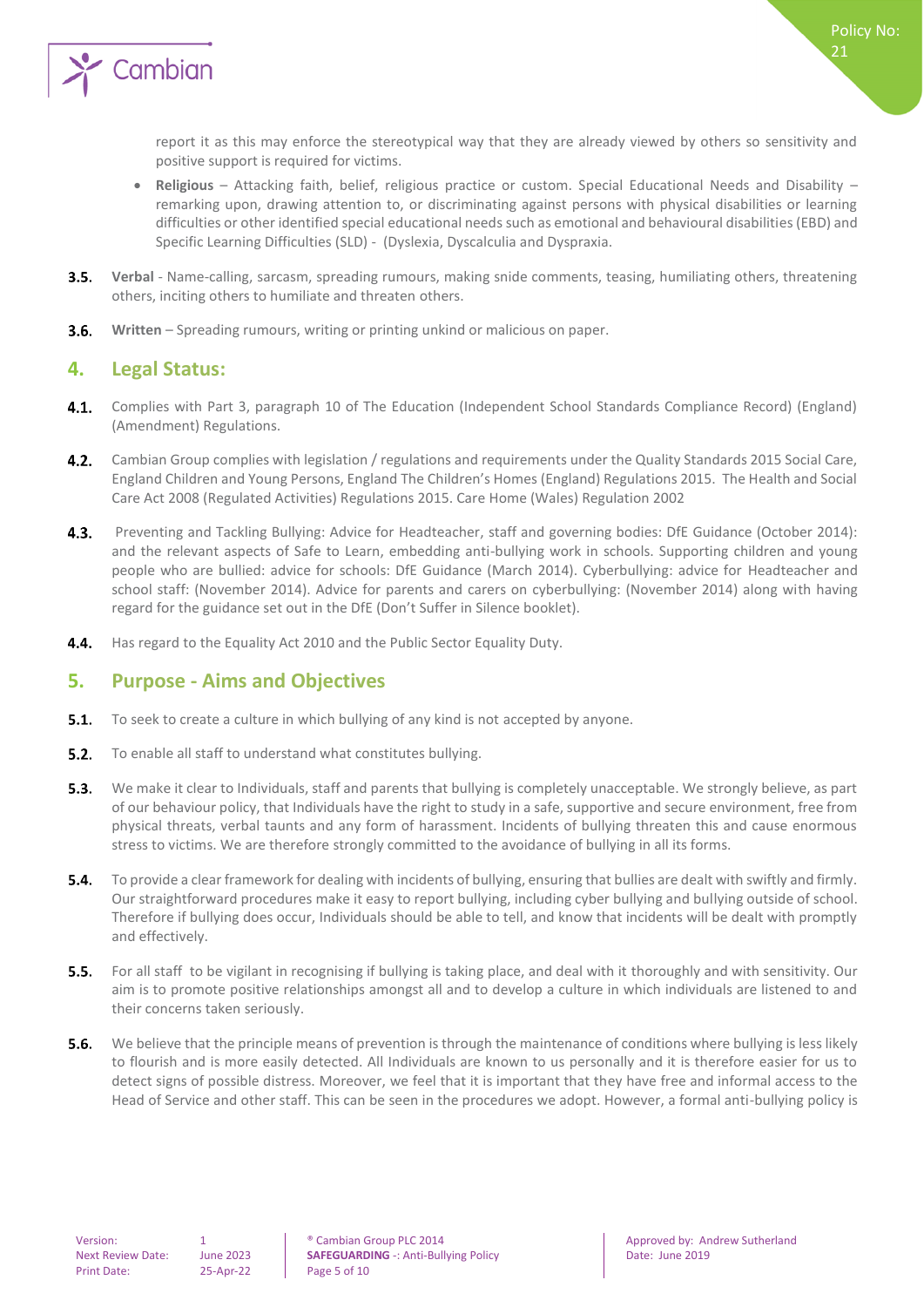

of utmost importance. We aim to promote a transparency in human relationships so that children and young people, by default, are held to account for the feelings they may evoke in others.

- $5.7.$ This policy applies to all activities both on and away from the location.
- $5.8.$ In the event of bullying taking place among the staff, the Head of Service should be informed and appropriate decisions made with possible reference to the relevant Employment Policies and Procedures. Accusations of bullying of an Individual by members of staff will be investigated thoroughly.
- 5.9. Members of staff to whom disclosures are made should initiate the following procedures themselves and/or consult with the relevant staff as appropriate. All disclosures, whether from an Individual, a parent, a member of staff or a

Version: 1 0 0 1 <sup>®</sup> Cambian Group PLC 2014 Approved by: Andrew Sutherland<br>Next Review Date: June 2023 **SAFEGUARDING** -: Anti-Bullying Policy Date: June 2019 **SAFEGUARDING** -: Anti-Bullying Policy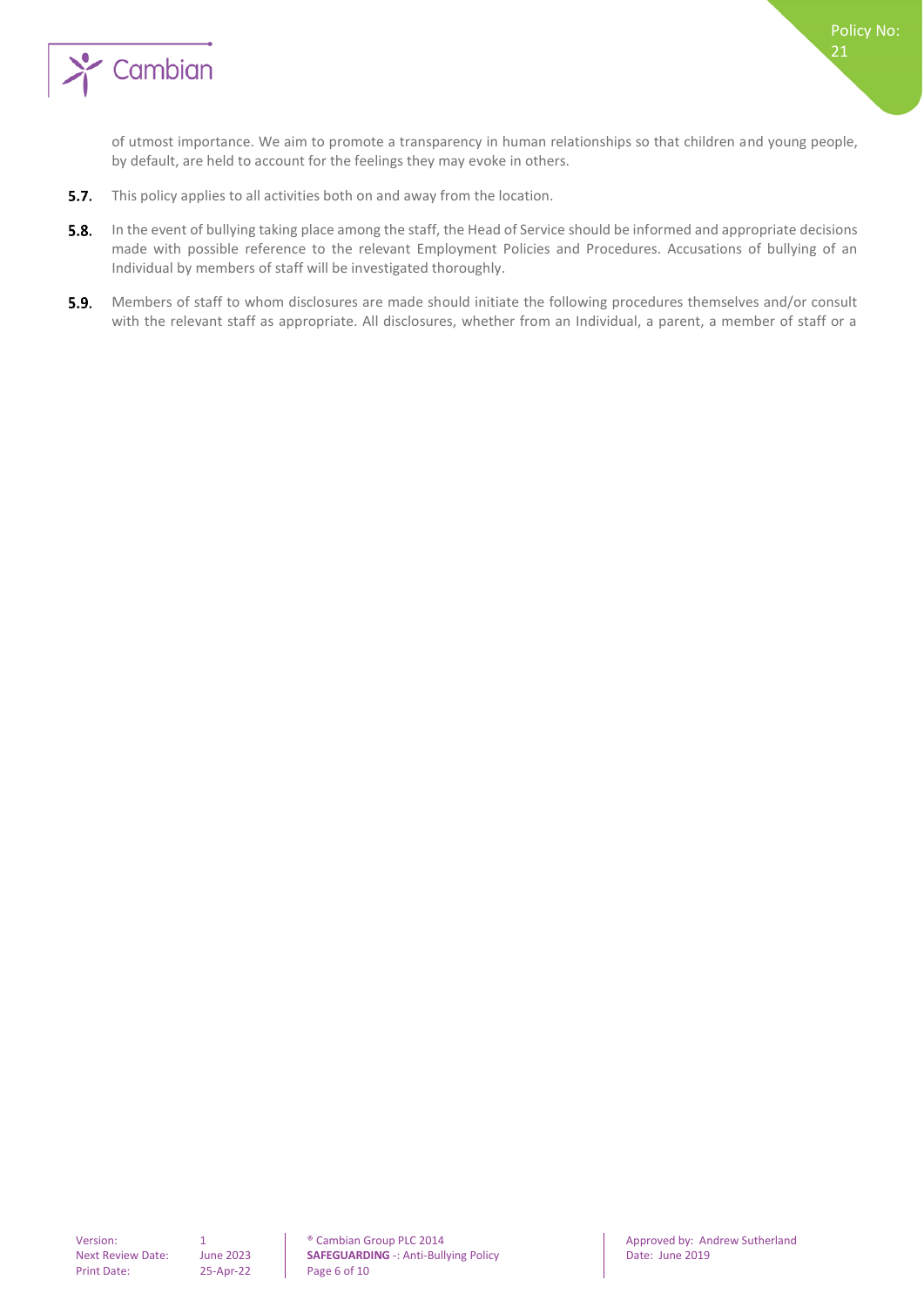

<span id="page-6-0"></span>volunteer should be taken seriously and treated with sensitivity. The victim(s) should be made aware that their safety is considered to be of paramount importance.

#### **6. Policy**

- **6.1.** To proactively work to prevent and eliminate any form of bullying by:
	- 6.1.1. promoting good behaviour and positive relationships based on mutual respect. making pupils fully aware of the school's policy through, for example, a list of expectations;
	- 6.1.2. ensuring pupils understand that if they have been bullied or have witnessed bullying, they should tell a member of staff, their parents or any helpful adult or friend;
	- 6.1.3. promoting anti-bullying using educational elements such as our scheme for Personal, Social, Health, Economic education (PSHE)education assemblies, circle time, projects, drama, stories, literature, with discussion of differences between people and the importance of avoiding prejudice based language;
	- 6.1.4. developing Social and Emotional Aspects of Learning (SEAL) throughout insert name of school and the curriculum;
	- 6.1.5. informing parents by various means of the school's anti-bullying policy whilst encouraging them to support it;
	- 6.1.6. providing counselling and help for victims of bullies and for bullies themselves ;
	- 6.1.7. imposing reasonable, proportionate and consistent sanctions as and when necessary;
	- 6.1.8. developing initiatives to raise awareness of the negative impact of bullying by any member of our community such as an anti-bullying assembly and peer mentoring;
	- 6.1.9. familiarising all staff with the anti-bullying policy through In-Service training and Professional Development to ensure it is applied consistently and fairly and by showing respect for all, that they act as good role models for Individuals.
- $6.2.$ For all Cambian Children's Services staff / carers to address issues of bullying in a consistent manner
- To make young people, parents / carers and staff aware of what steps to take when an incident of bullying has occurred.  $6.3.$
- $6.4.$ To demonstrate to bullies that their behaviour is unacceptable and to reassure victims that action will be taken to keep them safe, which includes strategies to address bullies' problematic behaviour in a fair, firm, non-oppressive manner and to provide them with support to enable them to change their behaviour.
- $6.5.$ To clarify issues of responsibility for responding to incidents of bullying and to emphasise to staff, young people, parents and other interested parties the company's 'zero tolerance' attitudes towards bullying behaviour.
- $6.6.$ To eliminate intimidating behaviour and promote an ethos in which each young person is safe and able to realise their full potential.
- $6.7.$ To reassure parents / carers and placing social workers that the company takes the issue of bullying seriously and will take the necessary action to minimise its impact on the young people who live and are educated there in.
- 6.8. To ensure records are kept to evaluate the effectiveness of the approach or to enable patterns to be identified.
- **6.9.** To ensure that each Individual is treated fairly and with respect.
- 6.10. Bullying can take place between pupil and pupil, staff and staff and staff and pupil. We consider the pastoral care of the pupils and staff to be of prime importance. In class, this role largely rests with the class teacher. It is school policy that any misdemeanour will be dealt with by the member of staff present when it occurs, whether in the playground, classroom, cloakroom or any part of the school. A common code of behaviour is expected from everyone at Insert name of School (see Behaviour Policy). All staff and volunteers at Insert name of School are expected to treat each other with a professional level of respect. The term 'bullying' is commonly associated with acts of violence but non-physical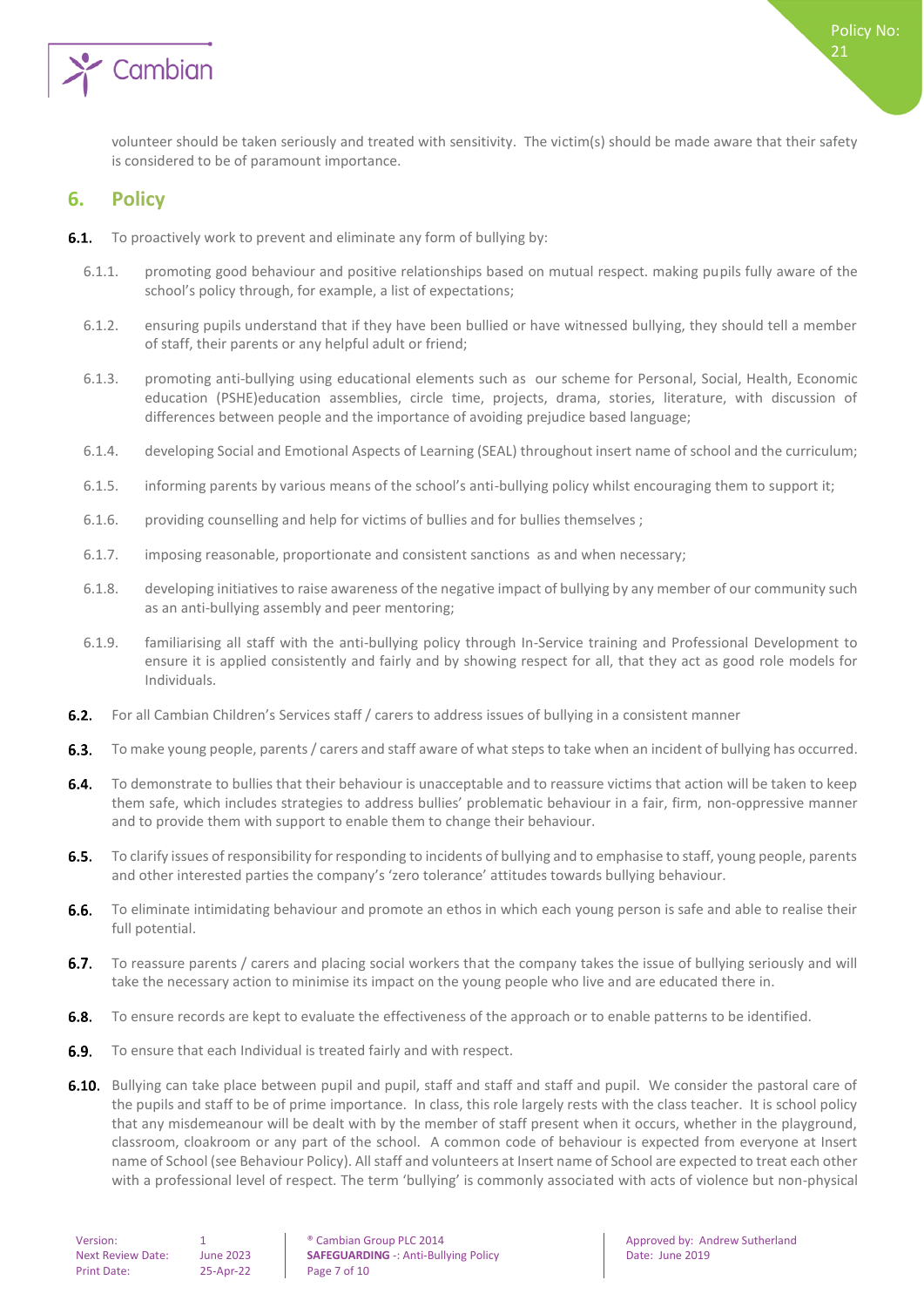

bullying is experienced by many pupils at some period during their school career. We believe that all children and staff should be able to work and play without any fear of being bullied by any other person. Bullying is not tolerated and all accusations are to be taken seriously and dealt with. Bullying can take place between pupil and pupil, staff and staff and staff and pupil. We consider the pastoral care of the staff and children to be of prime importance. In class this role largely rests with the class teacher. It is school policy that any misdemeanour will be dealt with by the member of staff present when it occurs, whether in the playground, classroom, cloakroom or any part of the school. A common code of behaviour is expected from everyone in the school (see Behaviour Policy). All staff and volunteers at our school are expected to treat each other with a professional level of respect.

#### <span id="page-7-0"></span>**7. Scope**

- $7.1.$ The policy applies to all incidents of bullying between young people whether they occur within or outside the setting including cyber bullying. If there are concerns about young people being bullied by staff / carers, these will be addressed through the Whistle-blowing / Safeguarding Policies.
- 7.2. If a young person is being bullied by another young person with whom they attend School or who lives in another establishment the same procedures apply. If a young person is bullied or bullies others while on contact visits this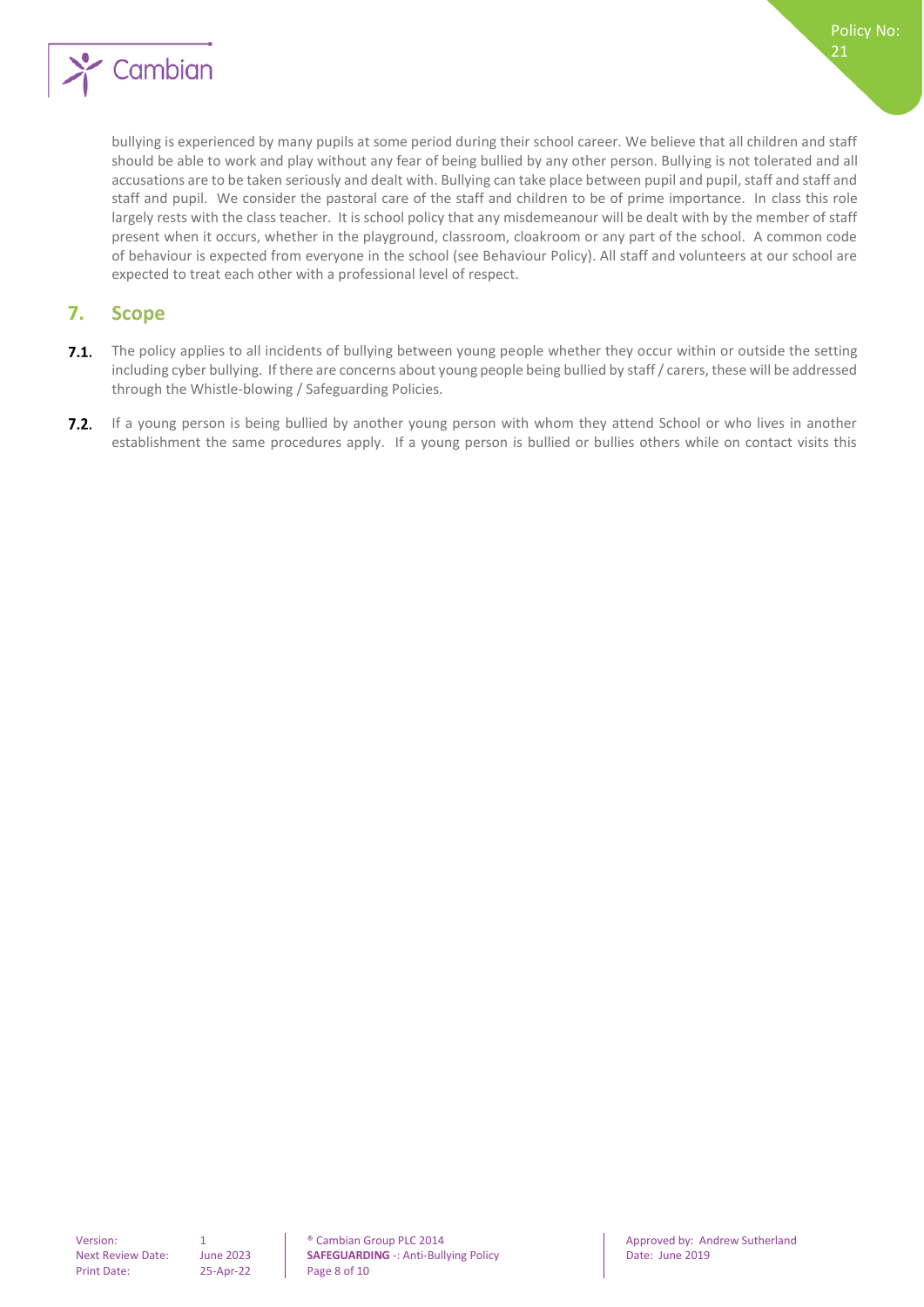

Where there are concerns around staff on staff bullying, these will be addressed through the Harassment & Bullying  $7.3.$ Policy, Whistle Blowing policy and Code of Conduct.

#### <span id="page-8-0"></span>**8. Procedures**

- $8.1.$ Heads of Service for all Cambian locations are responsible for ensuring that clear local procedure is in place to support this policy for preventing and managing bullying incidents and that the procedure is routinely reviewed to reflect current and up to date local procedures and protocols.
- $8.2.$ Procedures for the prevention and management of bullying incidents are underpinned by this policy and are set out in localised procedures using templates for each of our service types.

#### <span id="page-8-1"></span>**9. Availability:**

 $9.1.$ This policy and supporting procedure for each location is made available to parents, carers, staff and Individuals at the location office and where appropriate on the location's website.

#### <span id="page-8-2"></span>**10. Accountability**

- 10.1. All Heads of Service have day-to-day operational responsibility for this policy, and ensuring that all staff who may deal with concerns or investigations under this policy receive regular and appropriate guidance on its use.
- 10.2. All colleagues are responsible for the success of this policy and should ensure that they use it to disclose any suspected danger or wrongdoing.

## <span id="page-8-3"></span>**11. Standard Forms, Relevant Documents, Letters & References**

#### <span id="page-8-4"></span>**This policy supporting Documents**

- 11.1. Anti-Bullying Procedures
- 11.2. Bullving Report Form
- 11.3. ICT-Based Forms of Abuse (including Cyber-Bullying) Policy
- 11.4. Anti-Bullying: Parents and Pupils Information Sheets,
- 11.5. Anti-Bullving Code
- <span id="page-8-5"></span>11.6. The School Rules, What to do if you are Worried

#### **Relevant Cambian Policy (other)**

- 11.7. Equality And Diversity including Equal Opportunities and Racial Harassment
- 11.8. e-Safety Policy including ICT Acceptable Use
- 11.9. Harassment and Bullying Policy- GHR 02
- 11.10. Positive Behaviour Management Policy (including Sanctions, Rewards, and Exclusions)
- 11.11. Safeguarding Policy And Procedures including Child Protection
- 11.12. Staff Code of Conduct